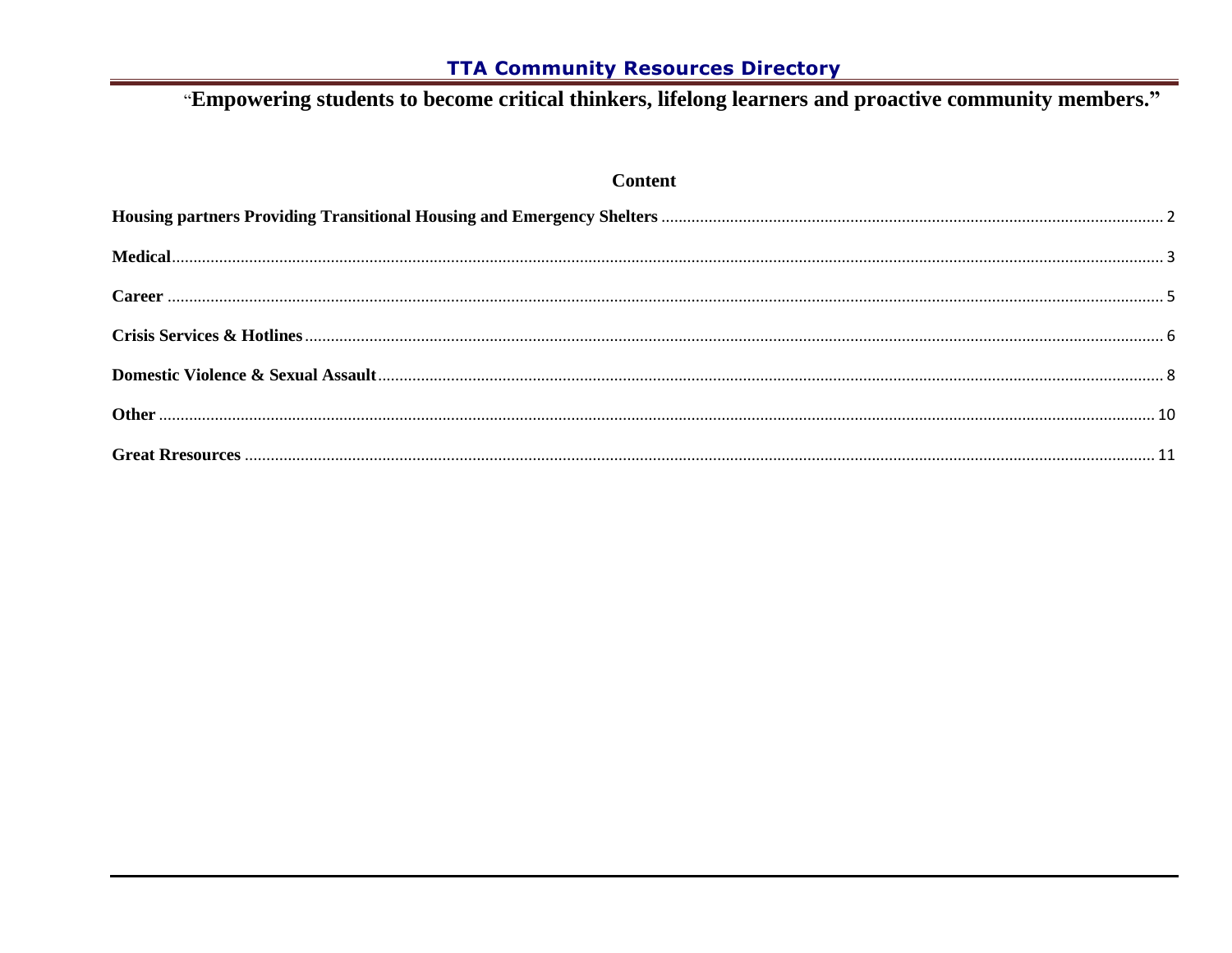## "**Empowering students to become critical thinkers, lifelong learners and proactive community members."**

#### <span id="page-1-0"></span>**Housing partners Providing Transitional Housing and Emergency Shelters**

| partnership                   | Partner's          | Address             | Tell          | Website                                                  |
|-------------------------------|--------------------|---------------------|---------------|----------------------------------------------------------|
|                               | name               |                     |               |                                                          |
| Housing partners              | A new leaf         | 8581 N 61st Ave     | $(623)$ 934-  | http://www.turnanewleaf.org/                             |
| <b>Providing Transitional</b> |                    | A, Glendale, AZ     | 1991          |                                                          |
| Housing and Emergency         |                    | 85302               |               |                                                          |
| <b>Shelters</b>               | <b>UMOM</b>        | 3333 East Van       | $(602)$ 296-  | https://www.umom.org/learn-more/programs-services/       |
|                               |                    | <b>Buren Street</b> | 6879          |                                                          |
|                               |                    | Phoenix,            |               |                                                          |
|                               |                    | Arizona             |               |                                                          |
|                               | Florence           | 715 W Mariposa      | $(602)274-$   | https://www.flocrit.org/default.html                     |
|                               | Crittenton         | St, Phoenix, AZ     | 7318          |                                                          |
|                               |                    | 85013               |               |                                                          |
|                               | Save The           | 125 E University    | $(480) 898 -$ | http://savethefamily.org/                                |
|                               | Family             | Dr, Mesa, AZ        | 0228          |                                                          |
|                               |                    | 85201               |               |                                                          |
|                               | Tempe Youth        | 3707 N 7th St       | $(602)$ 271-  | http://tumbleweed.org/                                   |
|                               | Resource           | $#305$ , Phoenix,   | 9904          |                                                          |
|                               | Center             | AZ 85014            |               |                                                          |
|                               | <b>Family SPOT</b> | 1500 W              | $602 - 501 -$ | http://www.familyresourceaz.org/resources/family-spot-   |
|                               | resources          | Maryland Ave        | 8840          | resource-center---shepherd-of-the-valley-lutheran-church |
|                               | Center             | Phoenix, AZ         |               |                                                          |
|                               |                    | 85015               |               |                                                          |
|                               | Homeland           | 2302 W Colter       | $(602)$ 263-  | http://www.homewardboundaz.org/                          |
|                               | Bound              | St, Phoenix, AZ     | 7654          |                                                          |
|                               |                    | 85015               |               |                                                          |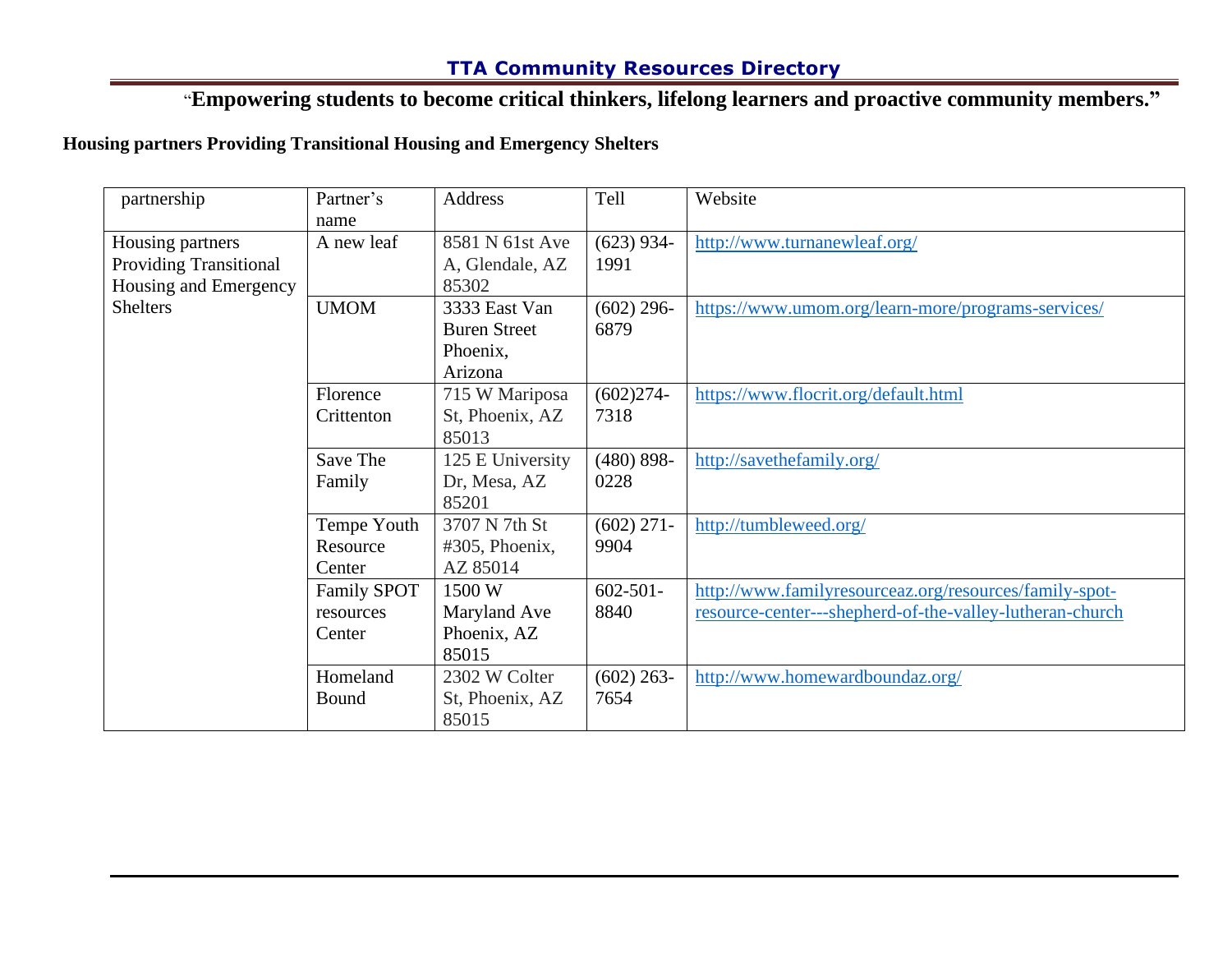"**Empowering students to become critical thinkers, lifelong learners and proactive community members."**

#### <span id="page-2-0"></span>**Medical**

| Type of<br>partnership | Partner's name                                  | <b>Address</b>                                                                  | Tell                  | Website                                            |
|------------------------|-------------------------------------------------|---------------------------------------------------------------------------------|-----------------------|----------------------------------------------------|
| Medical                | <b>Well Care Foundation</b>                     | 715 W 5th St,<br>Tempe, AZ<br>85281                                             | $(480)$ 388-<br>3917  | http://www.manta.com/c/mr573b1/wellcare-foundation |
|                        | <b>Choice Pregnancy</b><br>Center               | 1513 W Thomas<br>Rd, Phoenix, AZ<br>85015                                       | $(602)$ 393-<br>7501  | http://choicesaz.com/                              |
|                        | W.I.C.                                          | 1645 E.<br>Roosevelt St.<br>Phoenix AZ<br>85006<br>$(16th St. \&$<br>Roosevelt) | 602-506-6848          | http://www.maricopa.gov/                           |
|                        | Clinica Adelante                                | 7725 N 43rd Ave<br>$#510$ , Phoenix,<br>AZ 85051                                | $(877) 809 -$<br>5092 | http://www.adelantehealthcare.com/                 |
|                        | <b>Teen Outreach</b><br><b>Pregnancy Center</b> | 931 E Southern<br>Ave #101                                                      | $(480)$ 668-<br>8800  | https://www.teenoutreachaz.org/                    |
|                        | Mission of Mercy                                | 360 E.<br>Coronado Road,<br>#160 Phoenix, Z<br>85004                            | 602.861.2233          | Http://www.amissionofmercy.org/arizona/            |
|                        | <b>Red Cross</b>                                | 3321 E Atlanta<br>Ave, Phoenix, AZ<br>85040                                     | $(602)$ 728-<br>9600  | http://www.redcross.org/                           |
|                        | <b>United Blood Services</b>                    | 5757 N Black<br>Canyon Hwy,<br>Phoenix, AZ                                      | $(877) 827 -$<br>4376 | www.unitedbloodservices.org/az/                    |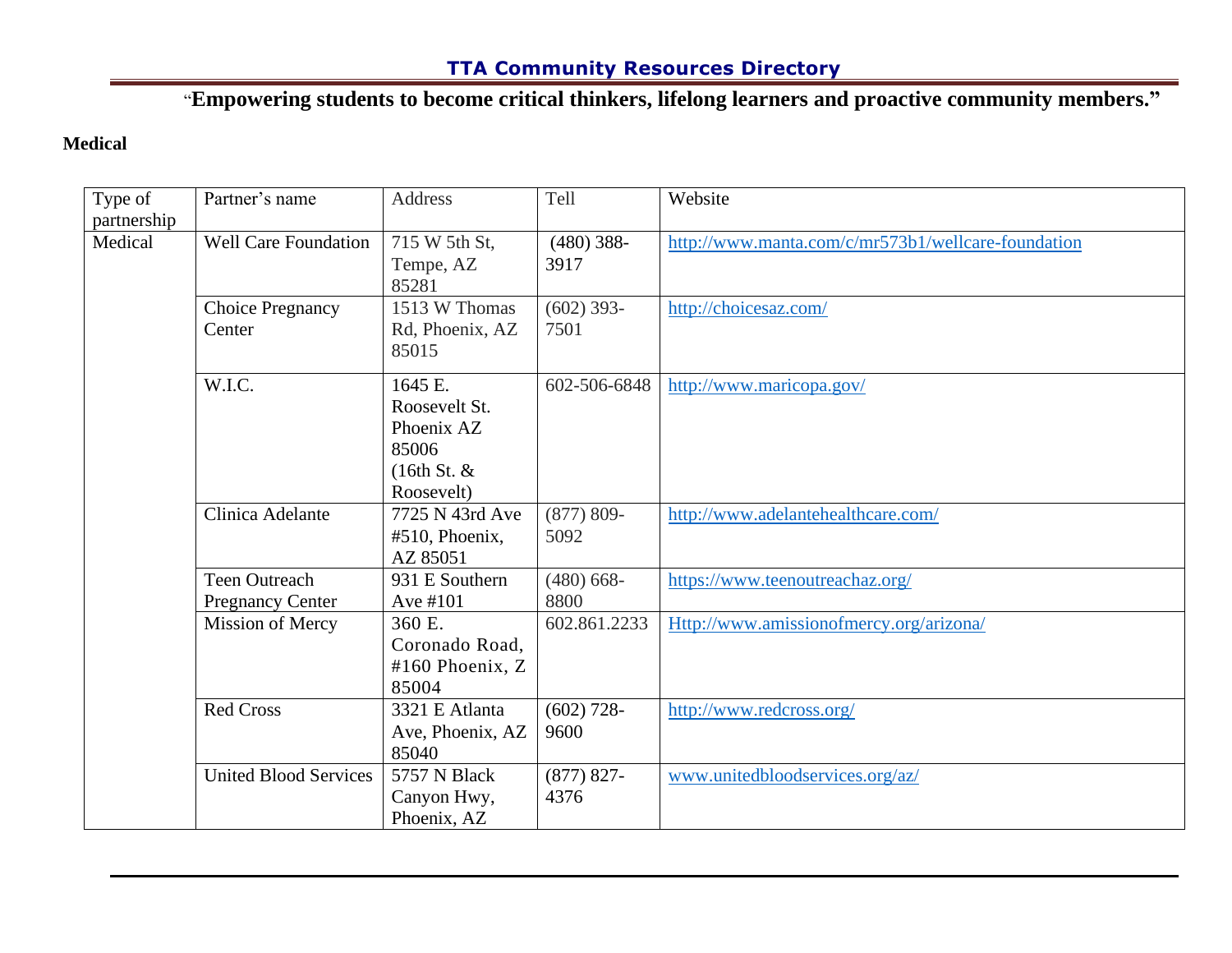# "**Empowering students to become critical thinkers, lifelong learners and proactive community members."**

|                      | 85015            |              |                                                                |
|----------------------|------------------|--------------|----------------------------------------------------------------|
| Cardon Children's    | 1400 S Dobson    | $(480)$ 412- | http://www.bannerhealth.com/Locations/Arizona/Banne            |
| Hospital "pregnancy, | Rd, Mesa, AZ     | 5437         |                                                                |
| parenting, and Play" | 85202            |              |                                                                |
| Empowerment          | 2066 Apache      | $(480)$ 367- | http://www.emsysonline.org/                                    |
| System, INC          | Trail $# 116$ ,  | 6937         |                                                                |
|                      | Apache Junction, |              |                                                                |
|                      | AZ 85120         |              |                                                                |
| Nurse Family         | 2850 North 24th  | 602-224-1740 | http://www.nursefamilypartnership.org/locations/Arizona/South- |
| Partnership          | Street Phoenix,  |              | Phoenix-NFP- $(1)$                                             |
|                      | AZ 85008         |              |                                                                |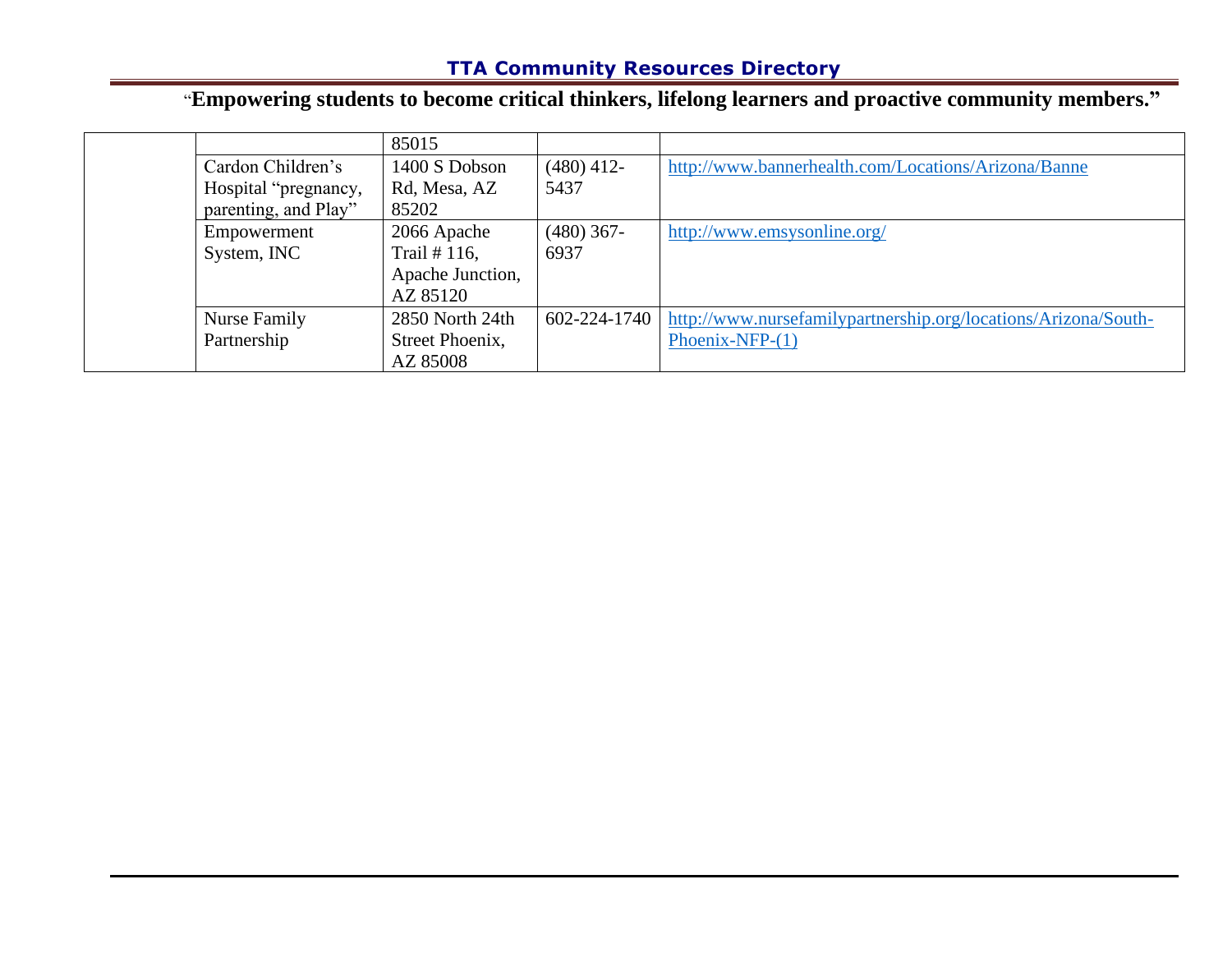# "**Empowering students to become critical thinkers, lifelong learners and proactive community members."**

#### <span id="page-4-0"></span>**Career**

| Type of     | Partner's name                   | Address                | Tell             | Website                                              |
|-------------|----------------------------------|------------------------|------------------|------------------------------------------------------|
| partnership |                                  |                        |                  |                                                      |
| Career      | <b>Fresh Start</b>               | 1130 E McDowell Rd,    | $(602)$ 252-8494 | Http://phoenix.wehelpwomen.com/                      |
| Services    |                                  | Phoenix, AZ 85006      |                  |                                                      |
|             | Arizona Women's                  | 914 W Hatcher Rd,      | $(602)$ 371-1216 | http://www.awee.org/                                 |
|             | Education & Employment<br>(AWEE) | Phoenix, AZ 85021      |                  |                                                      |
|             | <b>ITC-</b> Personal In Home     | 1241 E Washington St,  | $(602)$ 253-5480 | http://itc-az.com/                                   |
|             | Care                             | Phoenix, AZ 85034      |                  |                                                      |
|             | <b>Head Start</b>                | 200 W Washington St #  | $(602)$ 262-4040 | http://www.hsd.maricopa.gov/headstart/               |
|             |                                  | 19, Phoenix, AZ 85003  |                  |                                                      |
|             | <b>US Army</b>                   | ONE N 1st St STE 400,  | $(602)$ 252-4969 | http://www.goarmy.com/locate-a-recruiter.html        |
|             |                                  | Phoenix, AZ 85004      |                  |                                                      |
|             | Chicanos Por La Causa            | 3639 W Lincoln St,     | $(602)$ 233-9747 | http://www.cplc.org/                                 |
|             |                                  | Phoenix, AZ 85009      |                  |                                                      |
|             | Job Corps                        | 518 S 3rd St, Phoenix, | $(602)$ 254-5921 | http://phoenix.jobcorps.gov/contact.asp              |
|             |                                  | AZ 85004               |                  |                                                      |
|             | AZ Board of Nursing              | 4747 N 7th St #200,    | $(602)$ 771-7800 | https://www.azbn.gov/                                |
|             |                                  | Phoenix, AZ 85014      |                  |                                                      |
|             | <b>Vocational Rehabilitation</b> | 4622 W Indian School   | $(623)$ 873-4310 | https://www.azdes.gov/reh abilitation_services/      |
|             |                                  | Rd, Phoenix, AZ 85031  |                  |                                                      |
|             | Home Depot                       | 4848 N 43rd Avenue,    | $(623)$ 849-0125 | http://www.homedepot.com/l/Mesa/AZ/Mesa/85210/469    |
|             |                                  | Phoenix, AZ 85031      |                  |                                                      |
|             | Goodwill                         | 3636 W Southern Ave,   | $(602)$ 535-4292 | Http://www.goodwillaz.org/                           |
|             |                                  | Phoenix, AZ 85041      |                  |                                                      |
|             | <b>Young Lives</b>               | 1130 E Missouri Ave #  | $(602)$ 944-7720 | Http://nccphx.org/m/extended-ministries/young-lives/ |
|             |                                  | 404, Phoenix, AZ 85014 |                  |                                                      |
|             | East Valley Institute of         | 1601 W Main St, Mesa,  | $(480)$ 461-4000 | http://www.evit.com/                                 |
|             | Technology (EVIT)                | AZ 85201               |                  |                                                      |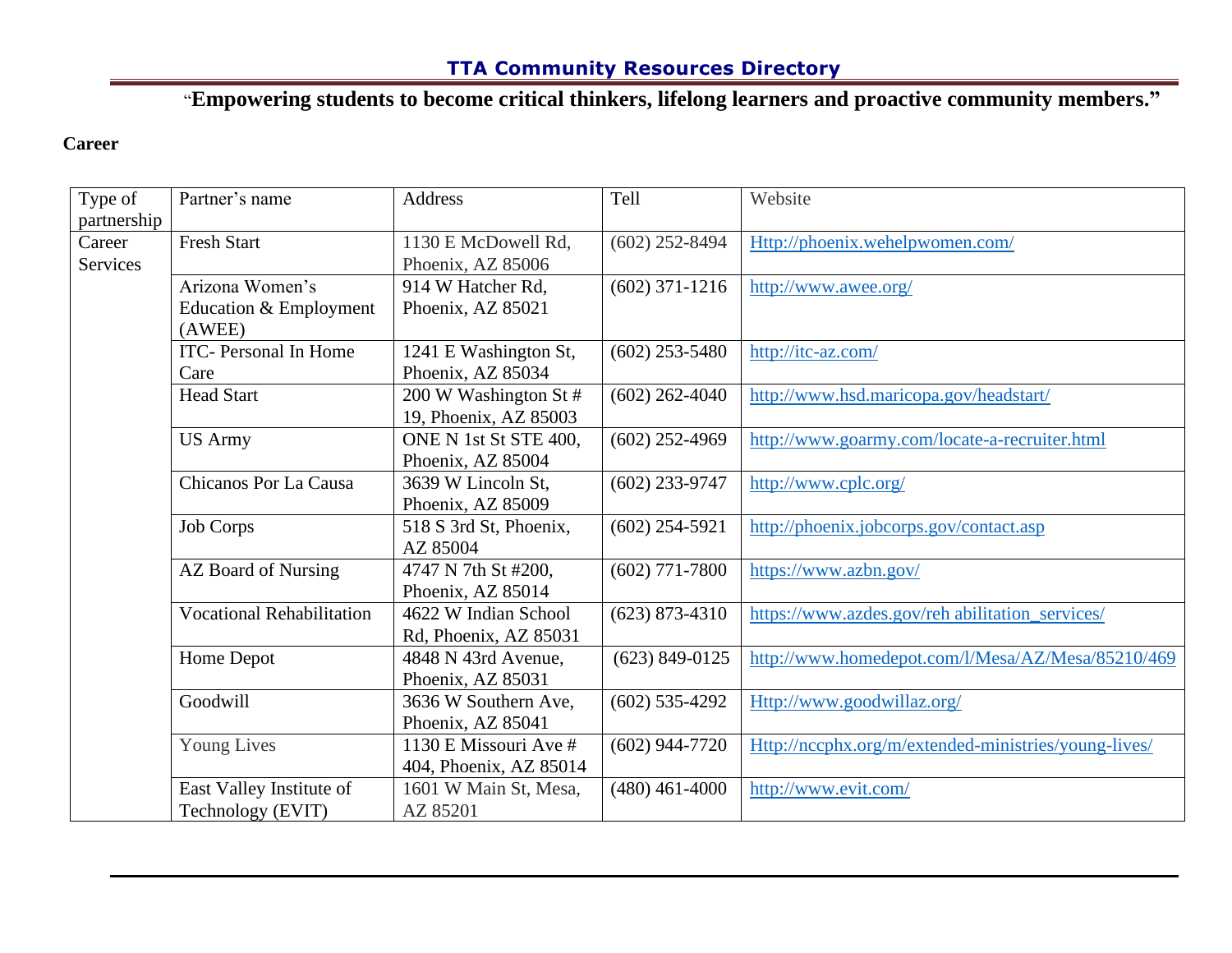"**Empowering students to become critical thinkers, lifelong learners and proactive community members."**

#### <span id="page-5-0"></span>**Crisis Services & Hotlines**

| Crisis                 | Partner's name                                                   | <b>Address</b>                                   | Tell                 | Website                                                             |
|------------------------|------------------------------------------------------------------|--------------------------------------------------|----------------------|---------------------------------------------------------------------|
| Services &<br>Hotlines | <b>AHCCCS</b>                                                    | 801 E Jefferson St,<br>Phoenix, AZ 85034         | $(602417 - 7200)$    | http://www.azahcccs.gov/#start                                      |
|                        | <b>AZ Division</b><br>of Behavioral<br>Health<br><b>Services</b> | 150 N. 18 th Ave.<br>Phoenix, AZ                 | $(602)364 - 4585$    | http://pathwaysofaz.com/                                            |
|                        | <b>ASU Students</b><br>24-h hotline                              | N/A                                              | 602-496-1155         | https://eoss.asu.edu/counseling/services/crisis                     |
|                        | Child<br>Protective<br>Services                                  | 4000 N Central Ave $#$<br>400, Phoenix, AZ       | $\div(602)$ 265-0612 | https://dcs.az.gov/report-child-abuse-or-neglect                    |
|                        | Child Help<br>Center                                             | 2120 N Central Ave<br>#130, Phoenix, AZ<br>85004 | $\div(602)$ 271-4500 | https://www.childhelp.org/advocacy/childrens-center-of-<br>arizona/ |
|                        | Children/<br>Adolescents In<br>Crisis                            | 2190 N Grace Blvd,<br>Chandler, AZ 85225         | $(480)$ 917-9301     | www.obhhospital.com                                                 |
|                        | Community<br>Information &<br>Referral                           | 2200 N Central Ave<br>#211, Phoenix, AZ<br>85004 | $(877)$ 211-8661     | www.211arizona.org/                                                 |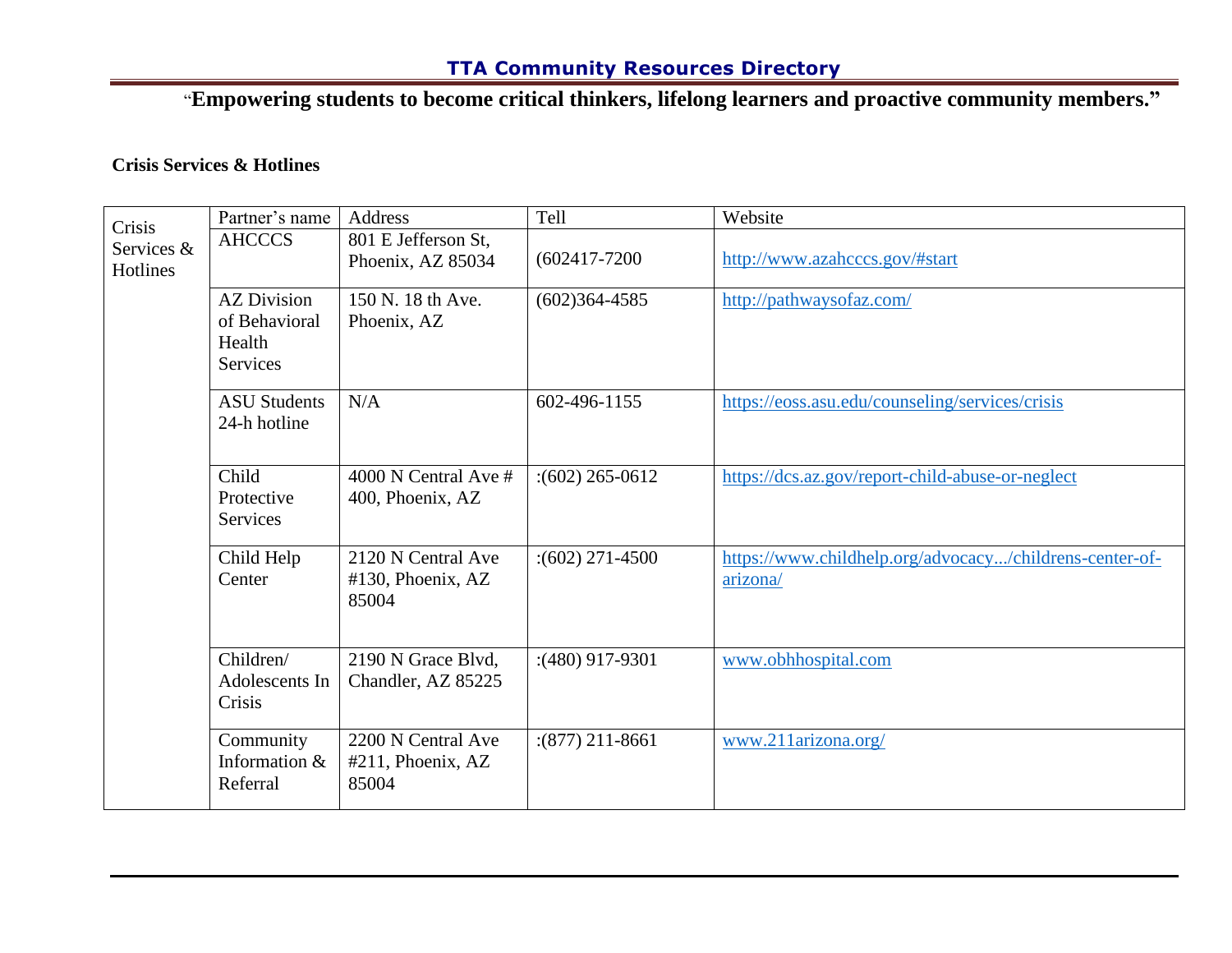# "**Empowering students to become critical thinkers, lifelong learners and proactive community members."**

| <b>DES</b>                                                     | 4502 W Indian School<br>Rd, Phoenix, AZ<br>85031  | $:(623)$ 245-6300    | https://www.azdes.gov/                    |
|----------------------------------------------------------------|---------------------------------------------------|----------------------|-------------------------------------------|
| <b>Empact Crisis</b><br>Services                               | 618 S Madison Dr,<br>Tempe, AZ 85281              | $(480) 784 - 1514$   | Lafrontera-empact.org/                    |
| Human<br>Services                                              | 200 W Washington St,<br>Phoenix, AZ 85003         | $\div(602)$ 262-6666 | https://www.phoenix.gov/humanservices     |
| Magellan<br>Crisis Line                                        | 4129 E Van Buren St<br>#250, Phoenix, AZ<br>85008 | $(602)$ 797-8300     | http://www.magellanofaz.com/              |
| <b>Red Cross</b>                                               | 6135 N Black Canyon<br>Hwy, Phoenix, AZ<br>85015  | $(602)$ 336-6660     | www.redcross.org/local/az-nm-el-paso      |
| <b>Sexual Assault</b><br>Hotline                               | N/A                                               | $(800)564 - 5465$    | http://www.azrapeprevention.org/need_help |
| Social<br>Security<br>Administration                           | 250 N 7th Ave #100,<br>Phoenix, AZ 85007          | $(800)$ 772-1213     | https://www.ssa.gov/                      |
| Nursewise<br><b>Behavioral</b><br><b>Health Crisis</b><br>Line | N/A                                               | 866-896-8443         | http://www.nursewise.com/contact-us/      |
|                                                                |                                                   |                      |                                           |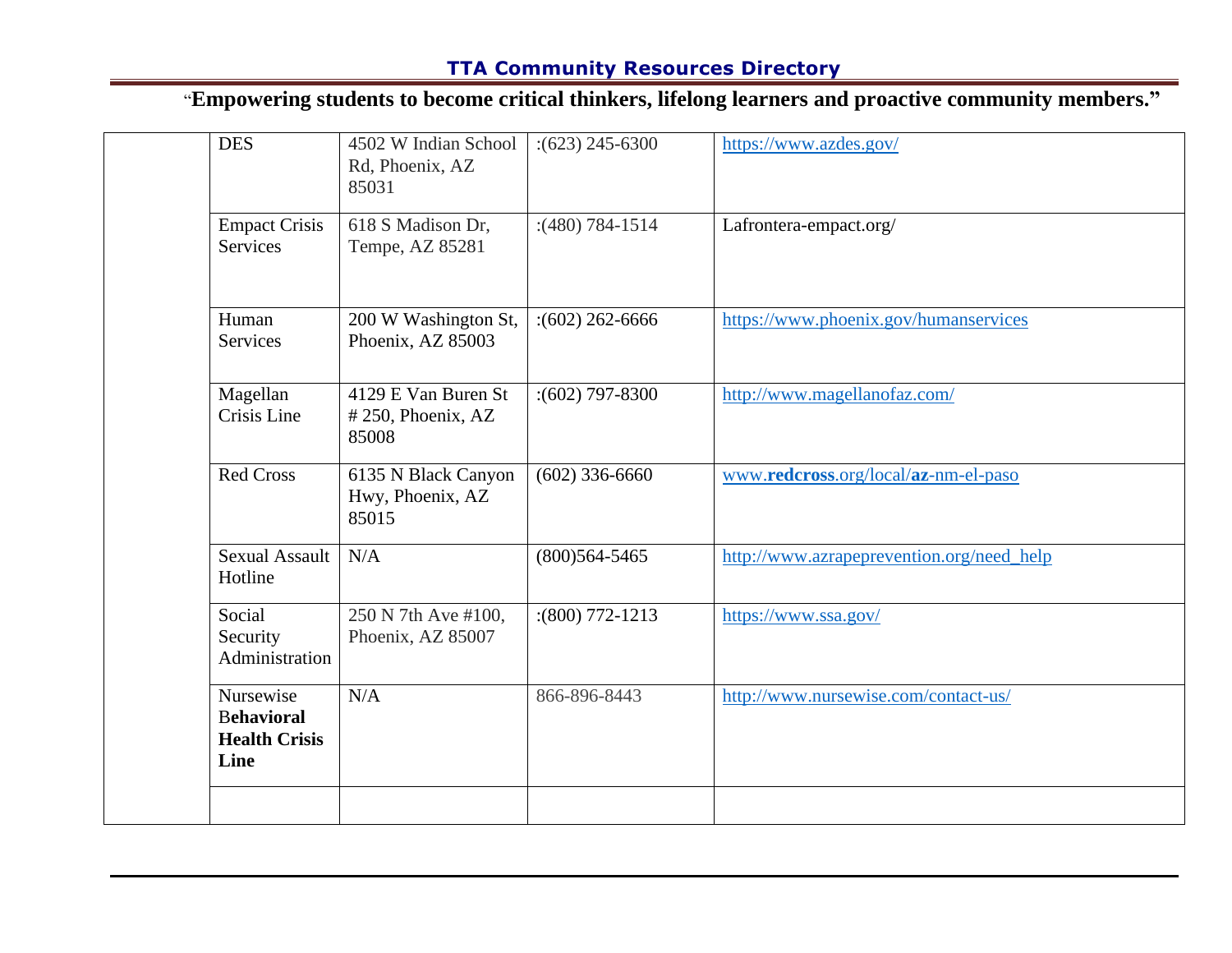"**Empowering students to become critical thinkers, lifelong learners and proactive community members."**

#### <span id="page-7-0"></span>**Domestic Violence & Sexual Assault**

| Domestic<br>Violence<br>& Sexual | <b>Advocacy Center</b>                       | 2120 N Central Ave #<br>250, Phoenix, AZ<br>85004   | $\div(602)$ 534-2120 | https://www.phoenix.gov/humanservices/programs/victims |
|----------------------------------|----------------------------------------------|-----------------------------------------------------|----------------------|--------------------------------------------------------|
| Assault                          | <b>Attorney General</b><br>Office            | 1275 W Washington<br>St, Phoenix, AZ 85007          | $\div(602)$ 542-5025 | https://www.azag.gov/                                  |
|                                  | Chicanos Por La<br>Causa                     | 3639 W Lincoln St,<br>Phoenix, AZ 85009             | 602) 233-9747        | http://www.cplc.org/                                   |
|                                  | Chrysalis                                    | 2055 W Northern Ave,<br>Phoenix, AZ 85021           | $(602)$ 955-9059     | http://noabuse.org/contact-us                          |
|                                  | Child Help Center                            | 2120 N Central Ave<br>$#130$ , Phoenix, AZ<br>85004 | $\div(602)$ 271-4500 | https://www.childhelp.org/                             |
|                                  | Dignity House                                | 322 E Vogel Ave,<br>Phoenix, AZ 85020               | $(602)$ 870-0376     | dignityhousing.org/                                    |
|                                  | Family Advocacy<br>Center                    | 2120 N Central Ave #<br>250, Phoenix, AZ<br>85004   | $(602)$ 534-2120     | acfan.net/centers/phoenix-family.htm                   |
|                                  | <b>National Domestic</b><br>Violence Hotline | N/A                                                 | 602-279-2900         | http://www.azcadv.org/                                 |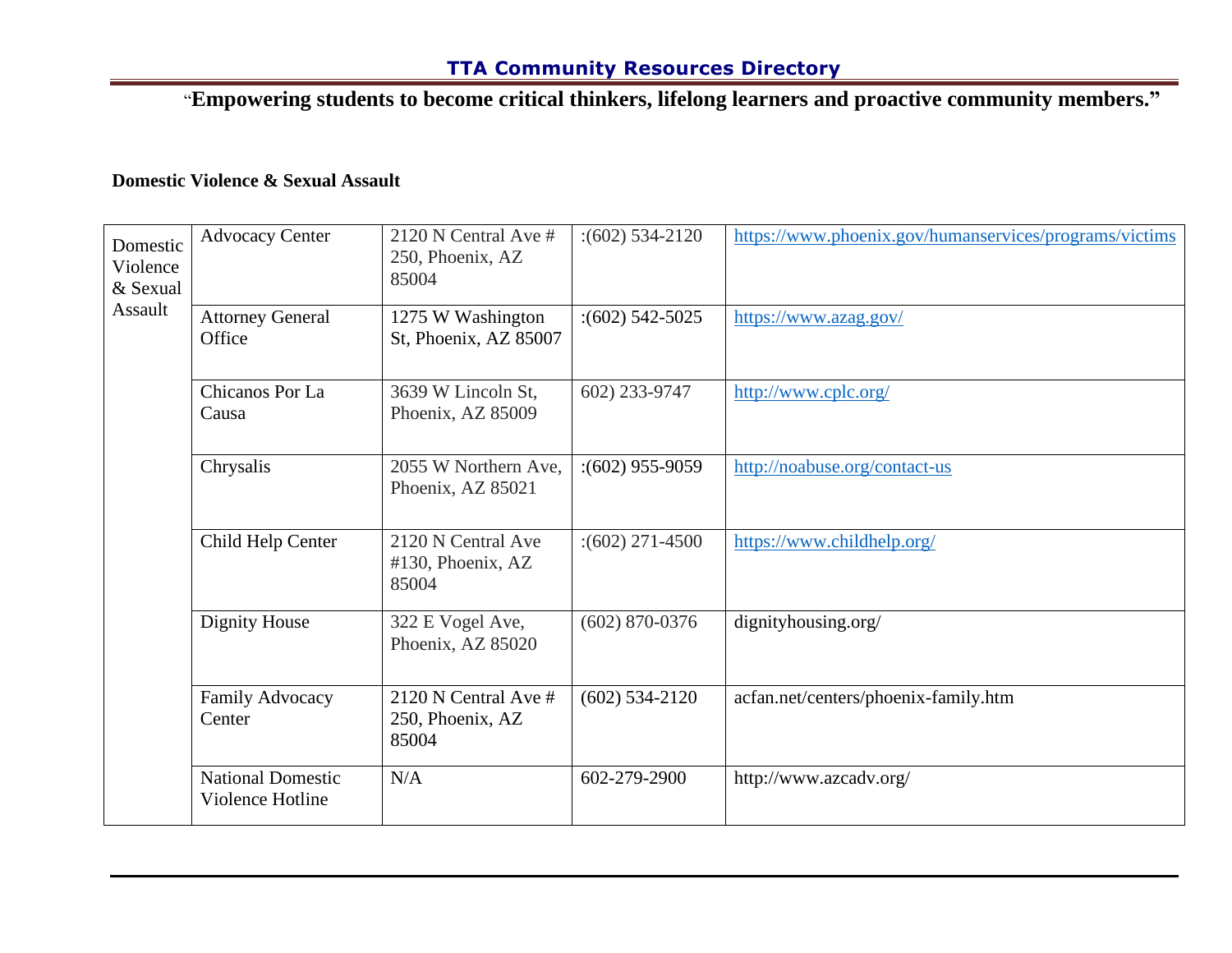# "**Empowering students to become critical thinkers, lifelong learners and proactive community members."**

| New leaf               | 868 E University Dr,<br>Mesa, AZ 85203 | $(480)$ 969-4024 | Http://www.turnanewleaf.org/                               |
|------------------------|----------------------------------------|------------------|------------------------------------------------------------|
| Sexual assault Hotline | N/A                                    | 800-656-4673     | https://rainn.org/get-help/national-sexual-assault-hotline |
|                        |                                        |                  |                                                            |
|                        |                                        |                  |                                                            |
|                        |                                        |                  |                                                            |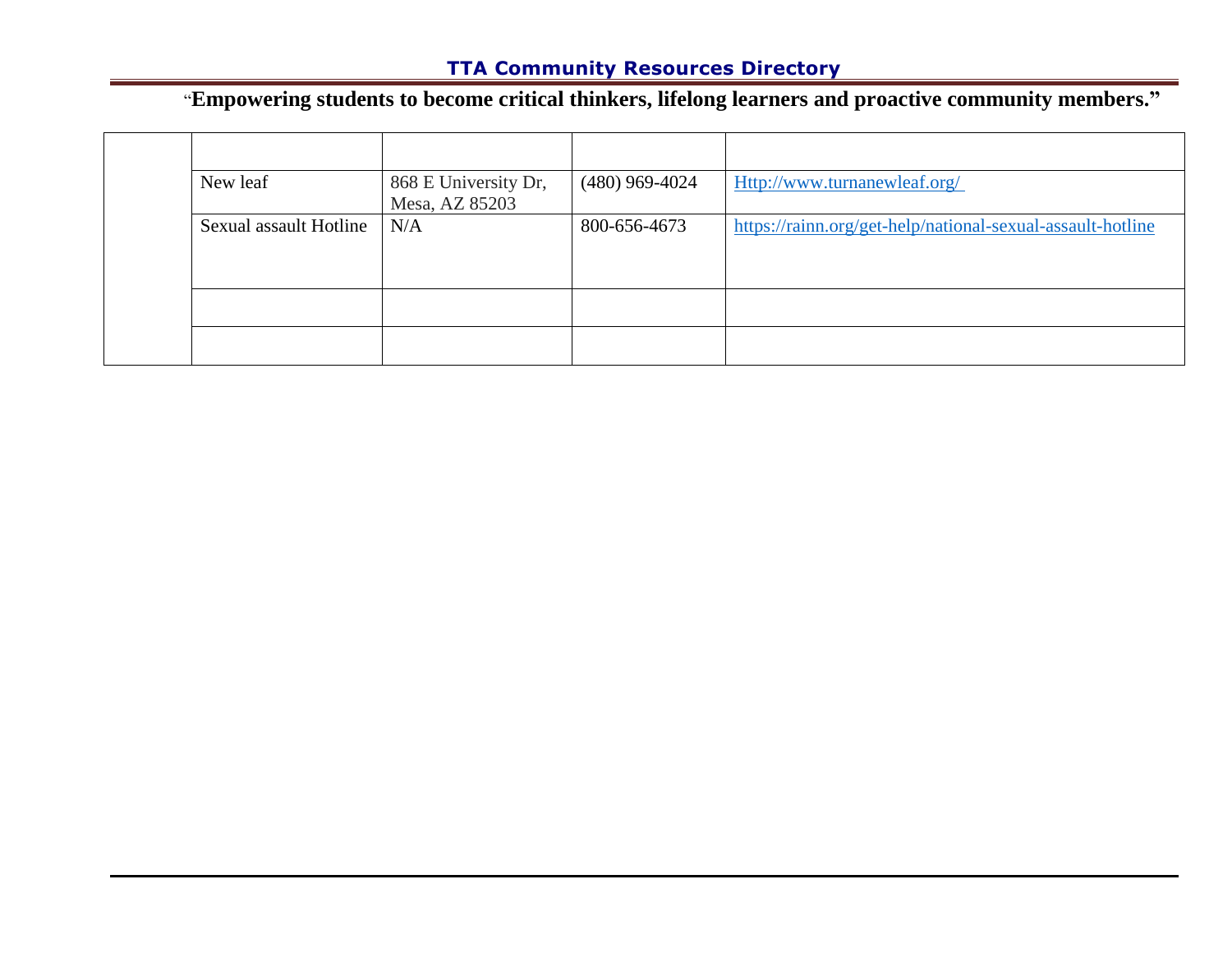"**Empowering students to become critical thinkers, lifelong learners and proactive community members."**

#### <span id="page-9-0"></span>**Other**

| Type of     | Partner's name           | <b>Address</b>        | Tell             | Website                                                |
|-------------|--------------------------|-----------------------|------------------|--------------------------------------------------------|
| partnership |                          |                       |                  |                                                        |
| Other       | Phoenix Family           | 2120 N Central Ave    | $(602)$ 534-2120 | http://www.mesaaz.gov/residents/police/divisions/mesa- |
|             | Advocacy                 | $# 250$ , Phoenix, AZ |                  | family-advocacy-center                                 |
|             |                          | 85004                 |                  |                                                        |
|             | <b>Young Artist</b>      | Mesa, AZ              | $(480)$ 495-4343 | http://dngempire.com/                                  |
|             | Society                  |                       |                  |                                                        |
|             | <b>Young Lives</b>       | 1130 E Missouri       | $(602)$ 944-7720 | Http://nccphx.org/m/extended-ministries/young-lives/   |
|             |                          | Ave #404, Phoenix,    |                  |                                                        |
|             |                          | AZ 85014              |                  |                                                        |
|             | United Way               | 3200 E Camelback      | 602) 631-4800    | https://www.mesaunitedway.org/                         |
|             |                          | Rd #375, Phoenix,     |                  |                                                        |
|             |                          | AZ 85018              |                  |                                                        |
|             | <b>United Food Bank</b>  | 245 S Nina Dr,        | $(480)$ 926-4897 | https://unitedfoodbank.org/                            |
|             |                          | Mesa, AZ 85210        |                  |                                                        |
|             | Maricopa County          | 4041 N Central Ave,   | $(602)$ 506-3866 | http://www.maricopa.gov/                               |
|             | <b>Educator Services</b> | Phoenix, AZ 85012     |                  |                                                        |
|             | Agency                   |                       |                  |                                                        |
|             | <b>Impact Dance</b>      | 3725 E Southern       | $(480)$ 325-8300 | http://www.impactdance.net/                            |
|             | Studio                   | Ave #4, Mesa, AZ      |                  |                                                        |
|             |                          | 85206                 |                  |                                                        |
|             | <b>MWD</b> Martial Arts  | Mesa, AZ              | $(480)$ 206-6174 | https://www.facebook.com/MWD007/                       |
|             | City Of Mesa-            | 20 E. Main Street,    | 480-644-2211     | http://www.mesaaz.gov/residents/neighborhood-          |
|             | <b>Abandoned Bicycle</b> | Mesa, AZ 85201        |                  | outreach/abandoned-bicycle-program                     |
|             | Program                  |                       |                  |                                                        |
|             | Leukemia and             | 3877 N 7th St,        | $(602)$ 788-8622 | http://www.lls.org/                                    |
|             | Lymphoma Society         | Phoenix, AZ 85014     |                  |                                                        |